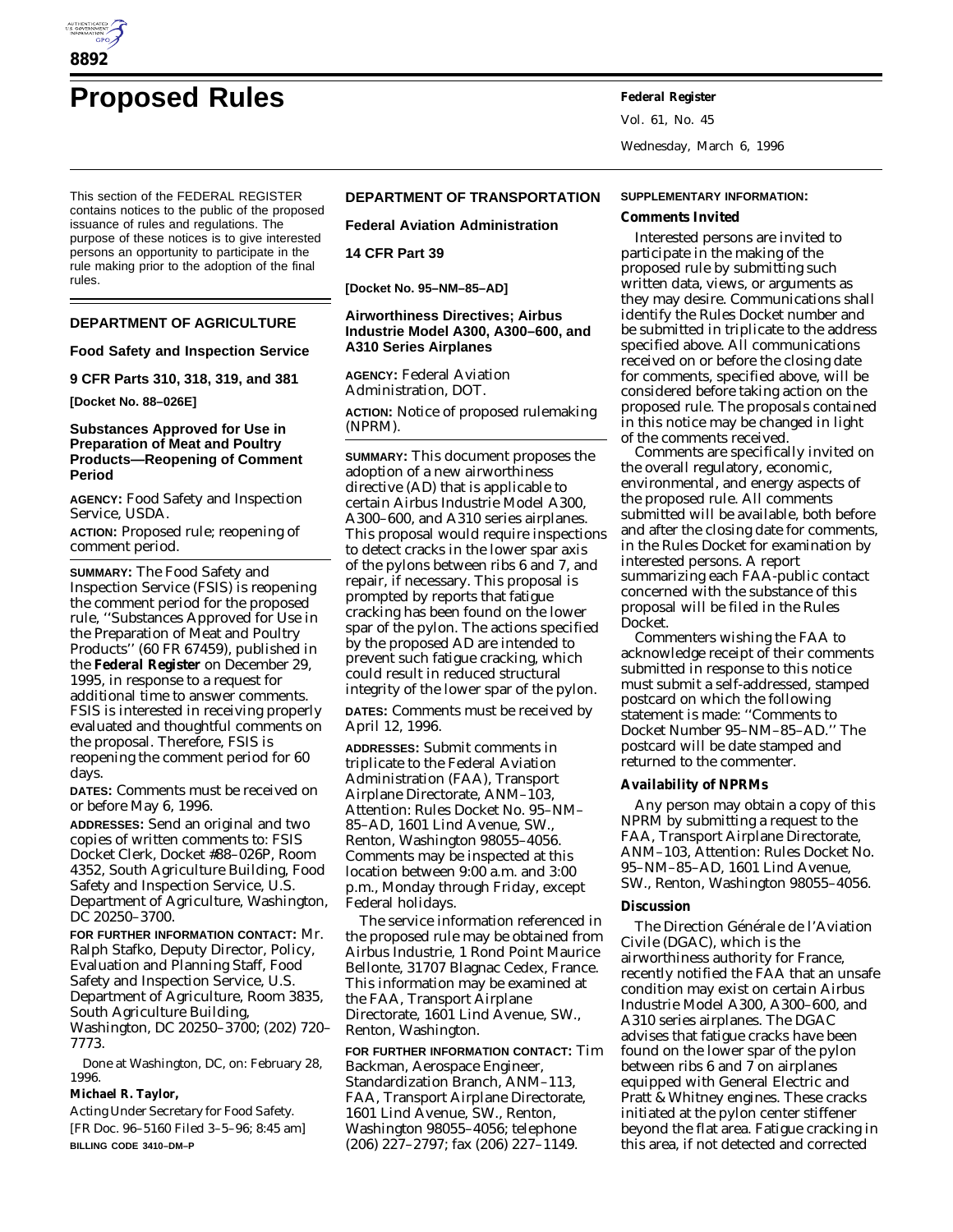in a timely manner, could result in reduced structural integrity of the lower spar of the pylon.

### **Relevant Service Information**

Airbus has issued the following inspection service bulletins:

• Airbus Service Bulletin A300–54– 0073 (for Model A300 series airplanes), Revision 1, dated March 28, 1994;

• Airbus Service Bulletin A300–54– 6014 (for Model A300–600 series airplanes), Revision 1, dated March 28, 1994; and

• Airbus Service Bulletin A310–54– 2017 (for Model A310 series airplanes), Revision 1, dated March 28, 1994.

These inspection service bulletins describe procedures for repetitive internal eddy current inspections to detect cracks in the lower spar axis of the pylons between ribs 6 and 7, and repair, if necessary. These service bulletins permit further flight with pylons that are cracked within certain limits. In such instances, the service bulletins recommend that, following repair of cracking within specified limits, repaired areas should be inspected repetitively using eddy current techniques to detect cracks at the stiffener ends, ribs 6 and 7, at the edge of the holes made during the repair and on the fasteners located at the edge of the doubler. The DGAC classified these service bulletins as mandatory and issued French airworthiness directive 93–228–154(B), dated December 22, 1993, in order to assure the continued airworthiness of these airplanes in France.

Airbus also has issued the following modification service bulletins:

• Airbus Service Bulletin A300–54– 0080 (for Model A300 series airplanes), Revision 1, dated January 16, 1995;

• Airbus Service Bulletin A300–54– 6020 (for Model A300–600 series airplanes), dated October 15, 1993, as amended by Service Bulletin Change Notice O.A., dated February 22, 1994; and

• Airbus Service Bulletin A310–54– 2023 (for Model A310 series airplanes), dated October 15, 1993.

These modification service bulletins describe procedures for modification of the lower spar between ribs 6 and 7. The modification involves installation of an outer doubler on the undamaged structure of the lower spars between ribs 6 and 7. For Model A300 and A300–600 series airplanes, accomplishment of the modification reduces the probability of cracking in the lower spar of the pylon and, thereby, allows an extension of the initial inspection threshold and repetitive interval for accomplishing the internal eddy current inspections. For

Model A310 series airplanes, accomplishment of the modification eliminates the need for the internal eddy current inspections.

### **Proposed Requirements of the Rule**

This airplane model is manufactured in France and is type certificated for operation in the United States under the provisions of section 21.29 of the Federal Aviation Regulations (14 CFR 21.29) and the applicable bilateral airworthiness agreement. Pursuant to this bilateral airworthiness agreement, the DGAC has kept the FAA informed of the situation described above. The FAA has examined the findings of the DGAC, reviewed all available information, and determined that AD action is necessary for products of this type design that are certificated for operation in the United States.

Since an unsafe condition has been identified that is likely to exist or develop on other airplanes of the same type design registered in the United States, the proposed AD would require repetitive internal eddy current inspections to detect cracks in the lower spar axis of the pylons between ribs 6 and 7, and repair, if necessary. The actions would be required to be accomplished in accordance with the inspection service bulletins described previously.

For Model A300 and A300–600 series airplanes, the proposed AD would provide for an optional modification, which, if accomplished, would allow an extension of the initial inspection threshold and repetitive interval for accomplishing the required inspections. For Model A310 series airplanes, the proposed AD also would provide for an optional terminating modification, which, if accomplished, would constitute terminating action for the repetitive inspections. The actions would be required to be accomplished in accordance with the modification service bulletins described previously.

**Differences Between the Proposed Rule and Relevant Service Information**

Operators should note that this proposed rule would not permit further flight after detection of cracking of the lower spar axis of the pylons, as allowed by the inspection service bulletins. Instead, this proposed rule would require repair of the crack in accordance with the applicable service bulletin prior to further flight; or, if cracking is within certain limits, stop-drilling the crack in accordance with the Structural Repair Manual (SRM) as a temporary measure for a specified number of landings until the repair or modification is accomplished. (Stop-drilling the crack does not constitute a repair; rather, it is only an interim measure that would temporarily reduce the stress concentration effect of the crack tip before the repair or modification is accomplished to restore the structure to its ultimate load capability.) In addition, this proposed AD also provides for installation of an optional terminating modification in accordance with the applicable service bulletin prior to further flight.

The SRM for the affected airplanes identifies the pylon as ''primary structure.'' As defined in the SRM, primary structure is that structure which contributes significantly to carrying flight, ground, and pressurization loads. The SRM further classifies the main frame of the pylon as a ''restricted area,'' where repairs could affect the load carrying capability of the pylon for some flight and crash conditions. In light of this, the FAA finds that an adequate level of safety for the affected fleet requires that cracking of the lower spar axis of the pylons must be addressed immediately by repair or temporary measures, as specified previously. The FAA has determined that, in cases where certain known unsafe conditions exist, and where actions to detect and correct those unsafe conditions can be readily accomplished, those actions must be required.

### **Cost Impact**

The FAA estimates that 99 airplanes of U.S. registry would be affected by this proposed AD, that it would take approximately 8 work hours per airplane to accomplish the proposed inspections, and that the average labor rate is \$60 per work hour. Based on these figures, the cost impact of the proposed AD on U.S. operators is estimated to be \$47,520, or \$480 per airplane, per inspection cycle.

The cost impact figure discussed above is based on assumptions that no operator has yet accomplished any of the proposed requirements of this AD action, and that no operator would accomplish those actions in the future if this AD were not adopted.

Should an operator of a Model A300 series airplane elect to accomplish the optional modification that would be provided by this AD action, it would take approximately 100 work hours to accomplish, at an average labor rate of \$60 per work hour. The cost of required parts would be approximately \$1,500 per airplane. Based on these figures, the cost impact of the optional modification for Model A300 series airplanes is estimated to be \$7,500 per airplane.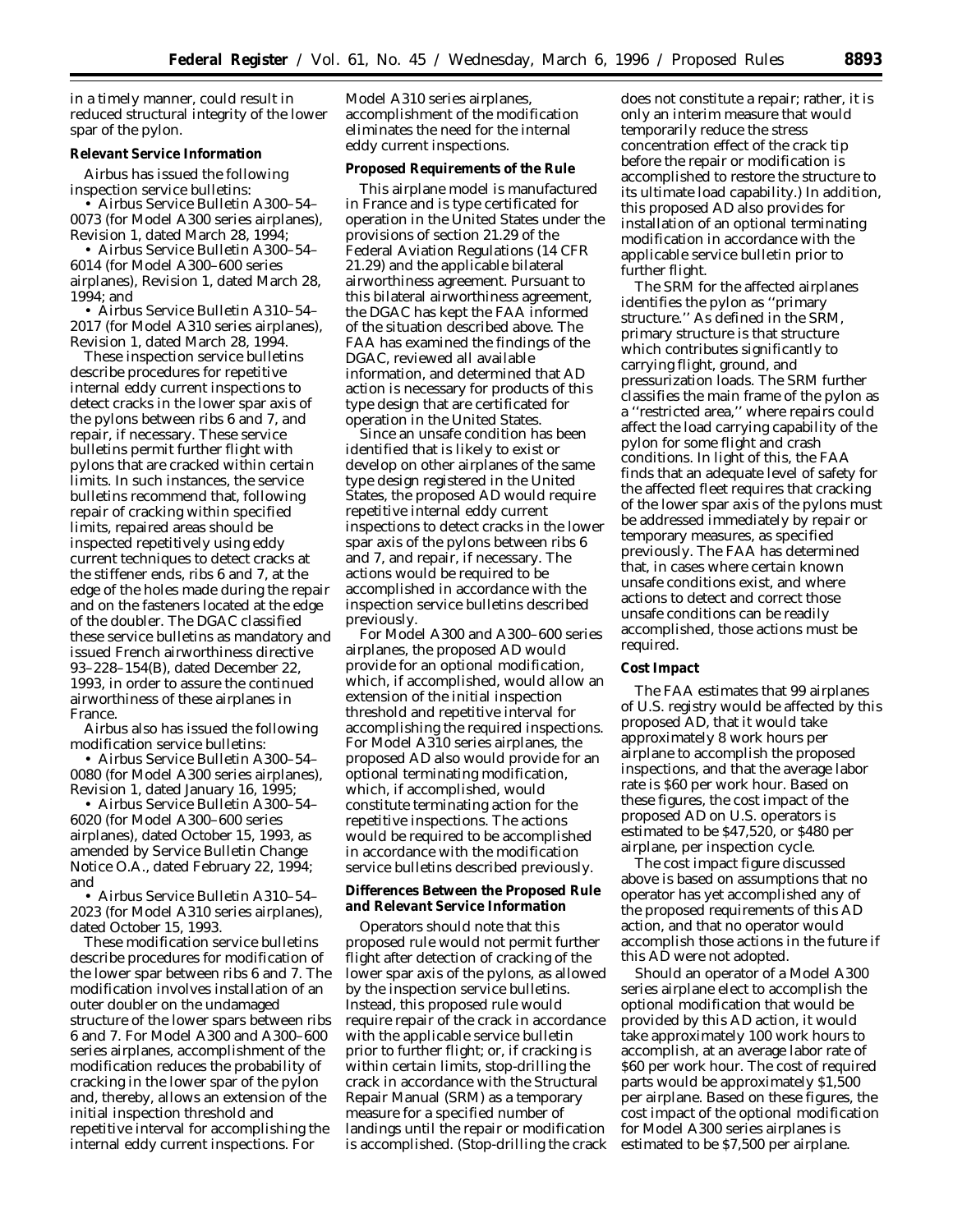Should an operator of a Model A300– 600 or A310 series airplane elect to accomplish the optional modification that would be provided by this AD action, it would take approximately 110 work hours to accomplish, at an average labor rate of \$60 per work hour. The cost of required parts would be approximately \$1,500 per airplane. Based on these figures, the cost impact of the optional modification for Model A300–600 and A310 series airplanes is estimated to be \$8,100 per airplane.

### **Regulatory Impact**

The regulations proposed herein would not have substantial direct effects on the States, on the relationship between the national government and the States, or on the distribution of power and responsibilities among the various levels of government. Therefore, in accordance with Executive Order 12612, it is determined that this proposal would not have sufficient federalism implications to warrant the preparation of a Federalism Assessment.

For the reasons discussed above, I certify that this proposed regulation (1) is not a ''significant regulatory action'' under Executive Order 12866; (2) is not a ''significant rule'' under the DOT Regulatory Policies and Procedures (44 FR 11034, February 26, 1979); and (3) if promulgated, will not have a significant economic impact, positive or negative, on a substantial number of small entities under the criteria of the Regulatory Flexibility Act. A copy of the draft regulatory evaluation prepared for this action is contained in the Rules Docket. A copy of it may be obtained by contacting the Rules Docket at the location provided under the caption ''ADDRESSES.''

### **List of Subjects in 14 CFR Part 39**

Air transportation, Aircraft, Aviation safety, Safety.

# **The Proposed Amendment**

Accordingly, pursuant to the authority delegated to me by the Administrator, the Federal Aviation Administration proposes to amend part 39 of the Federal Aviation Regulations (14 CFR part 39) as follows:

## **PART 39—AIRWORTHINESS DIRECTIVES**

1. The authority citation for part 39 continues to read as follows:

**Authority:** 49 USC 106(g), 40113, 44701.

### **§ 39.13 [Amended]**

2. Section 39.13 is amended by adding the following new airworthiness directive:

**Airbus Industrie:** Docket 95–NM–85–AD.

*Applicability:* Model A300, A300–600, and A310 series airplanes; as listed in Airbus Industrie Service Bulletins A300–54–0073, A300–54–6014, and A310–54–2017, all Revision 1, all dated March 28, 1994; certificated in any category.

**Note 1:** This AD applies to each airplane identified in the preceding applicability provision, regardless of whether it has been modified, altered, or repaired in the area subject to the requirements of this AD. For airplanes that have been modified, altered, or repaired so that the performance of the requirements of this AD is affected, the owner/operator must request approval for an alternative method of compliance in accordance with paragraph (k) of this AD. The request should include an assessment of the effect of the modification, alteration, or repair on the unsafe condition addressed by this AD; and, if the unsafe condition has not been eliminated, the request should include specific proposed actions to address it.

*Compliance:* Required as indicated, unless accomplished previously.

To prevent reduced structural integrity of the lower spar, accomplish the following:

(a) For Model A300 series airplanes equipped with General Electric CF6–50C engines, and having pylons that have not been modified in accordance with Airbus Industrie Service Bulletin A300–54–0080, Revision 1, dated January 16, 1995: Prior to the accumulation of 10,900 total landings, or within 500 landings after the effective date of this AD, whichever occurs later, perform an internal eddy current inspection to detect cracks in the lower spar axis of the pylons between ribs 6 and 7, in accordance with Airbus Industrie Service Bulletin A300–54– 0073, Revision 1, dated March 28, 1994.

(1) If no crack is found, repeat the inspection thereafter at intervals not to exceed 6,700 landings.

(2) If any crack is found that is less than 35 mm, prior to further flight, stop-drill the crack in accordance with the procedures specified in Section 51–41–10 of the Structural Repair Manual (SRM). Thereafter, prior to the accumulation of 250 landings after crack discovery, repair in accordance with the service bulletin. Prior to the accumulation of 17,900 landings after accomplishing the repair, perform an eddy current inspection to detect cracks at the stiffener ends, ribs 6 and 7, at the edge of the holes made during the repair and on the fasteners located at the edge of the doubler, in accordance with the service bulletin.

(i) If no crack is found, repeat the inspection required by paragraph (a)(2) of this AD thereafter at intervals not to exceed 15,000 landings.

(ii) If any crack is found, prior to further flight, repair in accordance with a method approved by the Manager, Standardization Branch, ANM–113, FAA, Transport Airplane Directorate.

(3) If any crack is found that is greater than or equal to 35 mm, prior to further flight,

repair in accordance with a method approved by the Manager, Standardization Branch, ANM–113.

(b) For Model A300 series airplanes equipped with General Electric CF6–50C engines, and having pylons that have been modified in accordance with Airbus Industrie Service Bulletin A300–54–0080, Revision 1, dated January 16, 1995: Prior to the accumulation of 30,300 landings since installation of the modification, or within 500 landings after the effective date of this AD, whichever occurs later, perform an eddy current inspection to detect cracks in the lower spar axis of the pylons between ribs 6 and 7, in accordance with Airbus Industrie Service Bulletin A300–54–0073, Revision 1, dated March 28, 1994.

(1) If no crack is found, repeat the eddy current inspection thereafter at intervals not to exceed  $21,300$  landings.

(2) If any crack is found, prior to further flight, repair in accordance with a method approved by the Manager, Standardization Branch, ANM–113.

(c) For Model A300 series airplanes equipped with Pratt & Whitney JT9D–59A engines, and having pylons that have not been modified in accordance with Airbus Industrie Service Bulletin A300–54–0080, Revision 1, dated January 16, 1995: Prior to the accumulation of 8,600 total landings, or within 500 landings after the effective date of this AD, whichever occurs later, perform an internal eddy current inspection to detect cracks in the lower spar axis of the pylons between ribs 6 and 7, in accordance with Airbus Industrie Service Bulletin A300–54– 0073, Revision 1, dated March 28, 1994.

(1) If no crack is found, repeat the inspection thereafter at intervals not to exceed 5,700 landings.

(2) If any crack is found that is less than 35 mm, prior to further flight, stop-drill the crack in accordance with the procedures specified in Section 51–41–10 of the SRM. Thereafter, prior to the accumulation of 250 landings after crack discovery, repair in accordance with the service bulletin. Prior to the accumulation of 14,200 landings after accomplishing the repair, perform an eddy current inspection to detect cracks at the stiffener ends, ribs 6 and 7, at the edge of the holes made during the repair and on the fasteners located at the edge of the doubler, in accordance with the service bulletin.

(i) If no crack is found, repeat the inspection required by paragraph (c)(2) of this AD thereafter at intervals not to exceed 12,800 landings.

(ii) If any crack is found, prior to further flight, repair in accordance with a method approved by the Manager, Standardization Branch, ANM–113.

(3) If any crack is found that is greater than or equal to 35 mm, prior to further flight, repair in accordance with a method approved by the Manager, Standardization Branch, ANM–113.

(d) For Model A300 series airplanes equipped with Pratt & Whitney JT9D–59A engines, and having pylons that have been modified in accordance with Airbus Industrie Service Bulletin A300–54–0080, Revision 1, dated January 16, 1995: Prior to the accumulation of  $24,000$  landings since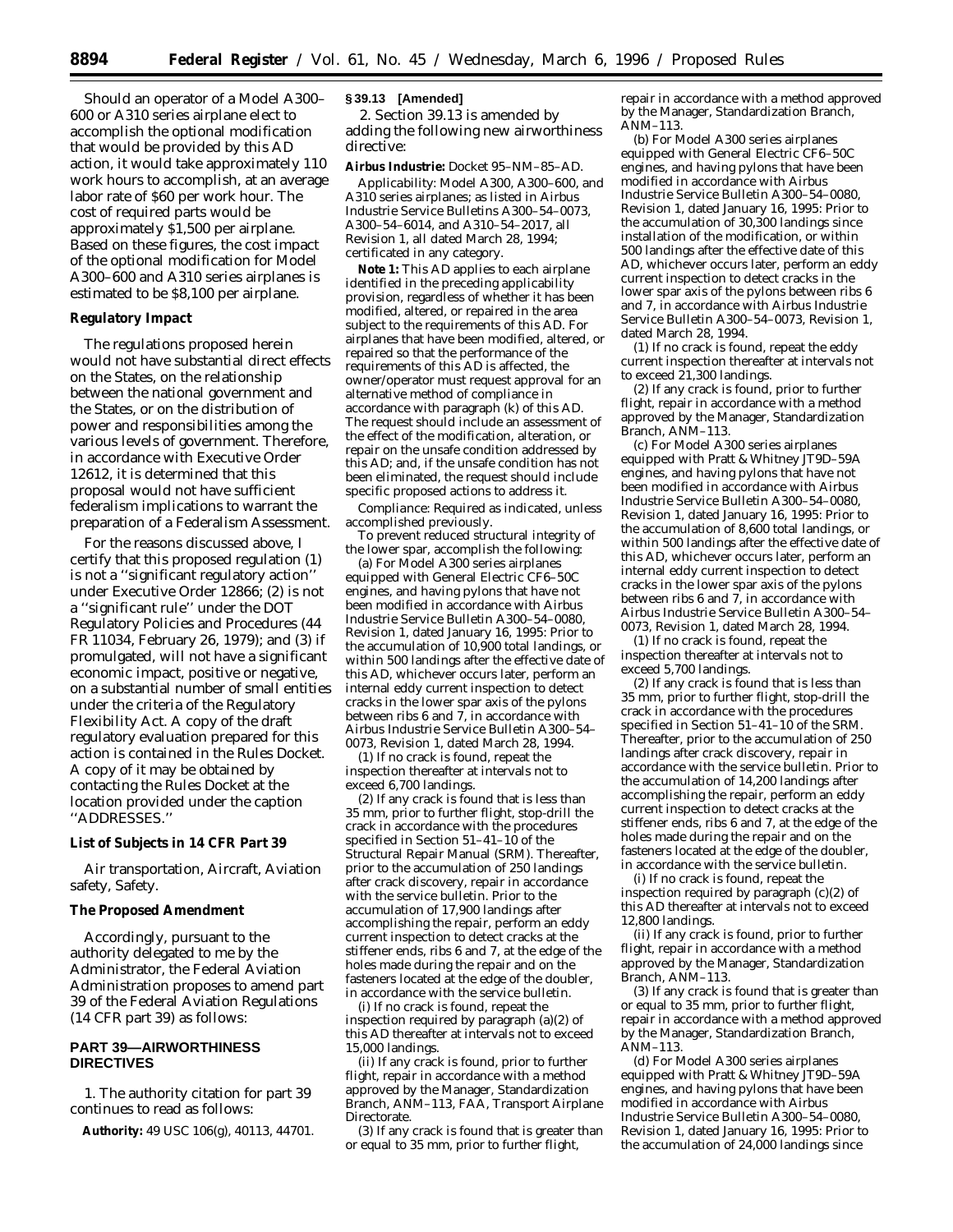installation of the modification, or within 500 landings after the effective date of this AD, whichever occurs later, perform an eddy current inspection to detect cracks in the lower spar axis of the pylons between ribs 6 and 7, in accordance with Airbus Industrie Service Bulletin A300–54–0073, Revision 1, dated March 28, 1994.

(1) If no crack is found, repeat the eddy current inspection thereafter at intervals not to exceed 18,200 landings.

(2) If any crack is found, prior to further flight, repair in accordance with a method approved by the Manager, Standardization Branch, ANM–113.

(e) For Model A300–600 series airplanes equipped with General Electric CF6–80C2 engines, and having pylons that have not been modified in accordance with Airbus Industrie Service Bulletin A300–54–6020, dated February 22, 1994: Prior to the accumulation of 9,400 total landings, or within 500 landings after the effective date of this AD, whichever occurs later, perform an internal eddy current inspection to detect cracks in the lower spar axis of the pylons between ribs 6 and 7, in accordance with Airbus Industrie Service Bulletin A300–54– 6014, Revision 1, dated March 28, 1994.

(1) If no crack is found, repeat the inspection thereafter at intervals not to exceed 6,100 landings.

(2) If any crack is found that is less than or equal to 35 mm, prior to further flight, stop-drill the crack in accordance with the procedures specified in Section 51–41–10 of the SRM. Thereafter, prior to the accumulation of 250 landings after crack discovery, repair in accordance with the service bulletin. Prior to the accumulation of 15,600 landings after accomplishing the repair, perform an eddy current inspection to detect cracks at the stiffener ends, ribs 6 and 7, at the edge of the holes made during the repair and on the fasteners located at the edge of the doubler, in accordance with the service bulletin.

(i) If no crack is found, repeat the inspection required by paragraph (e)(2) of this AD thereafter at intervals not to exceed 13,600 landings.

(ii) If any crack is found, prior to further flight, repair in accordance with a method approved by the Manager, Standardization Branch, ANM–113.

(3) If any crack is found that is greater than or equal to 35 mm, prior to further flight, repair in accordance with a method approved by the Manager, Standardization Branch, ANM–113.

(f) For Model A300–600 series airplanes equipped with General Electric CF6–80C2 engines, and having pylons that have been modified in accordance with Airbus Industrie Service Bulletin A300–54–6020, dated February 22, 1994: Prior to the accumulation of 26,400 landings since installation of the modification, or within 500 landings after the effective date of this AD, whichever occurs later, perform an eddy current inspection to detect cracks in the lower spar axis of the pylons between ribs 6 and 7, in accordance with Airbus Industrie Service Bulletin A300–54–6014, Revision 1, dated March 28, 1994.

(1) If no crack is found, repeat the eddy current inspection thereafter at intervals not to exceed 19,400 landings.

(2) If any crack is found, prior to further flight, repair in accordance with a method approved by the Manager, Standardization Branch, ANM-113.

(g) For Model A300–600 series airplanes equipped with Pratt & Whitney JT9D–7R4 or PW 4000 engines, and having pylons that have not been modified in accordance with Airbus Industrie Service Bulletin A300–54– 6020, dated February 22, 1994: Prior to the accumulation of 5,700 total landings, or within 500 landings after the effective date of this AD, whichever occurs later, perform an internal eddy current inspection to detect cracks in the lower spar axis of the pylons between ribs 6 and 7, in accordance with Airbus Industrie Service Bulletin A300–54– 6014, Revision 1, dated March 28, 1994.

(1) If no crack is found, repeat the inspection thereafter at intervals not to exceed 4,400 landings.

(2) If any crack is found that is less than 35 mm, prior to further flight, stop-drill the crack in accordance with the procedures specified in Section  $51-41-10$  of the SRM. Thereafter, prior to the accumulation of 250 landings after crack discovery, repair in accordance with the service bulletin. Prior to the accumulation of 10,100 landings after accomplishing the repair, perform an eddy current inspection to detect cracks at the stiffener ends, ribs 6 and 7, at the edge of the holes made during the repair and on the fasteners located at the edge of the doubler, in accordance with the service bulletin.

(i) If no crack is found, repeat the inspection required by paragraph  $(g)(2)$  of this AD thereafter at intervals not to exceed 10,000 landings.

(ii) If any crack is found, prior to further flight, repair in accordance with a method approved by the Manager, Standardization Branch, ANM–113.

(3) If any crack is found that is greater than or equal to 35 mm, prior to further flight, repair in accordance with a method approved by the Manager, Standardization Branch, ANM–113.

(h) For Model A300–600 series airplanes equipped with Pratt & Whitney JT9D–7R4 or  $P\hat{W}$  4000 engines, and having pylons that have been modified in accordance with Airbus Industrie Service Bulletin A300–54– 6020, dated February 22, 1994: Prior to the accumulation of 14,500 landings since installation of the modification, or within 500 landings after the effective date of this AD, whichever occurs later, perform an eddy current inspection to detect cracks in the lower spar axis of the pylons between ribs 6 and 7, in accordance with Airbus Industrie Service Bulletin A300–54–6014, Revision 1, dated March 28, 1994.

(1) If no crack is found, repeat the eddy current inspection thereafter at intervals not to exceed 14,500 landings.

(2) If any crack is found, prior to further flight, repair in accordance with a method approved by the Manager, Standardization Branch, ANM–113.

(i) For Model A310 series airplanes equipped with General Electric CF6–80C2, or Pratt & Whitney JT9D-7R4, or Pratt &

Whitney PW4000 engines: Prior to the accumulation of 36,700 total landings, or within 500 landings after the effective date of this AD, whichever occurs later, perform an internal eddy current inspection to detect cracks in the lower spar axis of the pylons between ribs 6 and 7, in accordance with Airbus Industrie Service Bulletin A300–54– 2017, Revision 1, dated March 28, 1994.

(1) If no crack is found, repeat the inspection thereafter at intervals not to exceed 15,000 landings.

(2) If any crack is found that is less than 35 mm, prior to further flight, stop-drill the crack in accordance with the procedures specified in Section 51–41–10 of the SRM. Thereafter, prior to the accumulation of 250 landings after crack discovery, repair in accordance with the service bulletin. Prior to the accumulation of 40,000 landings after accomplishing the repair, perform an eddy current inspection to detect cracks at the stiffener ends, ribs 6 and 7, at the edge of the holes made during the repair and on the fasteners located at the edge of the doubler, in accordance with the service bulletin.

(i) If no crack is found, repeat the inspection required by paragraph (i)(2) of this AD thereafter at intervals not to exceed 33,000 landings.

(ii) If any crack is found, prior to further flight, repair in accordance with a method approved by the Manager, Standardization Branch, ANM–113.

(3) If any crack is found that is greater than or equal to 35 mm, prior to further flight, repair in accordance with a method approved by the Manager, Standardization Branch, ANM–113.

(j) For Model A310 series airplanes equipped with General Electric CF6–80C2, or Pratt & Whitney JT9D–7R4, or Pratt & Whitney PW4000 engines: Accomplishment of the modification specified in Airbus Industrie Service Bulletin A310–54–2023, dated October 15, 1993, constitutes terminating action for the inspections required by paragraph (i) of this AD.

(k) An alternative method of compliance or adjustment of the compliance time that provides an acceptable level of safety may be used if approved by the Manager, Standardization Branch, ANM–113. Operators shall submit their requests through an appropriate FAA Principal Maintenance Inspector, who may add comments and then send it to the Manager, Standardization Branch, ANM–113.

**Note 2:** Information concerning the existence of approved alternative methods of compliance with this AD, if any, may be obtained from the Standardization Branch, ANM–113.

(l) Special flight permits may be issued in accordance with sections 21.197 and 21.199 of the Federal Aviation Regulations (14 CFR 21.197 and 21.199) to operate the airplane to a location where the requirements of this AD can be accomplished.